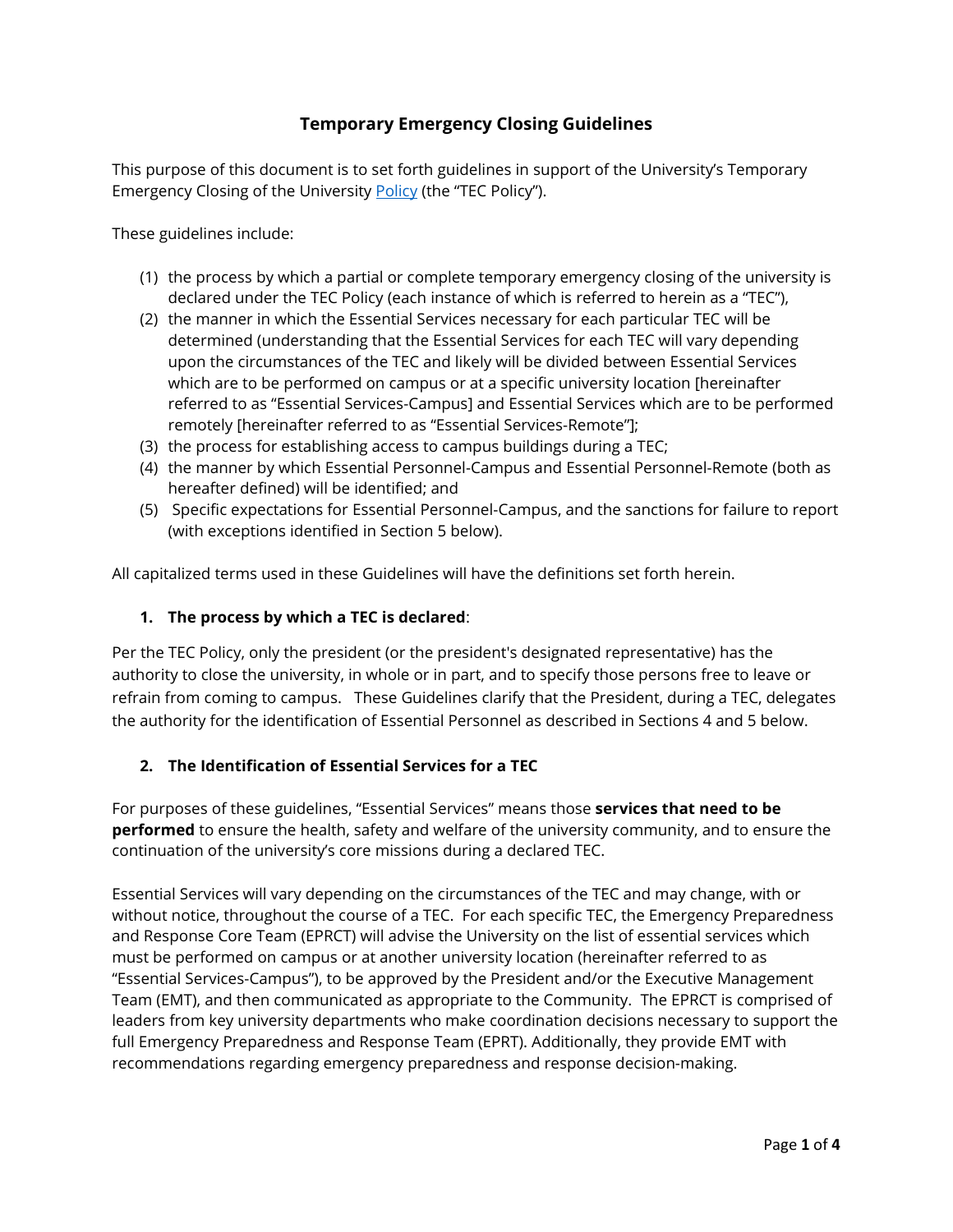Separately, and depending upon the nature of the TEC, the EMT may approve a set of Essential Services which are to be performed remotely (hereinafter referred to as "Essential Services-Remote").

### **3. The process for establishing access to campus buildings**:

For each TEC, the Emergency Preparedness and Response Core Team (EPRCT) will recommend **campus access management implementation options** depending on the nature of and response to the emergency to EMT for consideration and approval. **These options will vary depending on the TEC but, upon approval of the EMT, will constitute the implementation and operation plan**. The options will include, for example: exterior and interior door access, essential service and personnel guidance, and police and other safety measures. If in the event of ineffective results of a less restrictive (light lift) option, a more restrictive (heavy lift) option will be phased in over the course of the emergency.

## **4. HR guidelines on identifying and deploying Essential Personnel**

Once the EMT has approved Essential Services-Campus and Essential Services-Remote, it will be necessary to identify Essential Personnel, and to designate into which category they are placed. These guidelines establish the rules and procedures related to the identification, categorization, training, and deployment of Essential Personnel (including faculty and staff, as appropriate for each TEC) as well as the performance expectations for Essential Personnel during a TEC.

Because a TEC rarely will require that CMU's campus operations will shut down completely—students may need to remain on campus and key operations continue—it is vital that CMU's Essential Personnel are well prepared to perform the work necessary to maintain Essential Services during extraordinary situations.

University leadership will provide timely communications through various communications means, including the Carnegie Mellon University Home Page, community-wide email announcements, and text/voice messaging on the university's CMU-Alert system.

- A. **Definition of Essential Personnel**. "Essential Personnel" are employees who have been designated by the process provided in this Paragraph 4 to provide Essential Services during a TEC. "Essential Personnel-Campus" are those whose jobs have been designated by the process described below to be performed either on the campus or at another designated University location. "Essential Personnel-Remote" are those who jobs have been designated by the process described below to be performed remotely. It is important to realize that Essential Personnel-Campus and Essential Personnel-Remote may change throughout a TEC and employees' access to campus or other university locations may change throughout the TEC.
- B. **Identifying Essential Personnel.** Identifying and categorizing Essential Personnel is the responsibility of the Deans and Vice Presidents**.** Guidance on this process is as follows: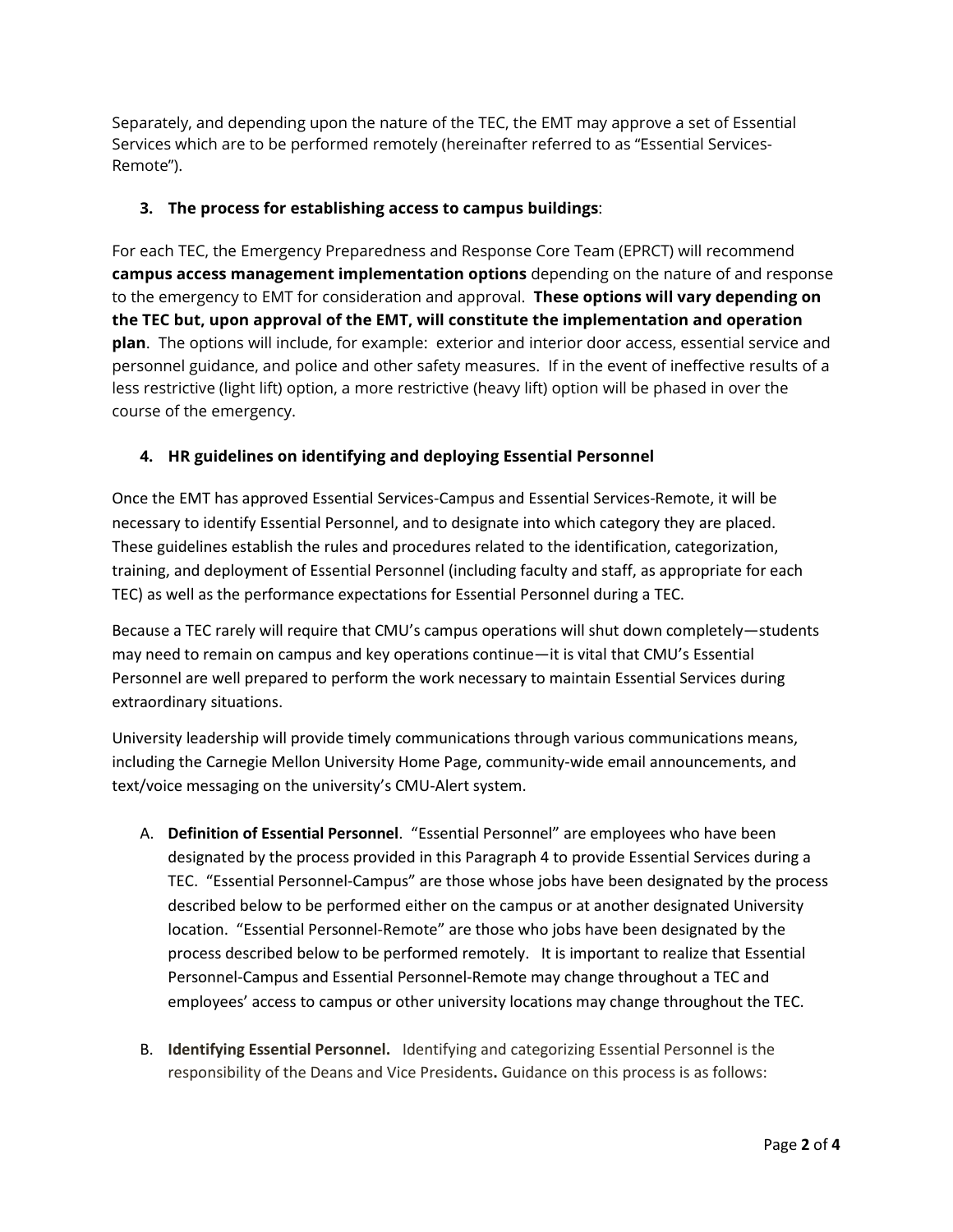- 1. Deans (assisted by Department Heads or other Designees) and Vice Presidents (assisted by designees) are responsible for identifying employees who serve functions within their respective College or Division to be designated Essential Personnel-Campus during a TEC and notify them that they are required to be on campus or at a specific university worksite. Similarly, Deans and Vice Presidents are responsible for identifying employees whose functions are to be performed remotely during a TEC and notifying those employees that they are required to work remotely. The lists of employees designated as Essential Personnel-Campus or Essential Personnel-Remote for each TEC will be provided to HR. Deans and Vice Presidents will include themselves on the appropriate list.
- 2. Considerations for determining which personnel are essential, and whether they are Essential Personnel-Campus or Essential Personnel-Remote:
	- Continuation of critical services and essential operations;
	- The integrity of property and systems;
	- Staffing, systems and services that might be needed during a closure;
	- [add here the considerations previously developed by HR to guide the decision as to whether employees may work remotely];
	- Whether governmental authorities have determined that travel between the individual's location and the assigned work area creates a risk of harm to the individual or others, or is prohibited;
	- Whether the individual has a medical condition that would likely put the individual or others at risk;
	- Whether, because of the individual's personal circumstances, reporting to duty or remaining at work would likely cause undue hardship for the employee or others.

### C. **Deploying Designated Essential Personnel-Campus**

- 1. During a TEC, CMU reserves the right to require personnel, not previously designated essential, to report to campus or a worksite for work as Essential Personnel-Campus on an ad hoc basis based on the nature of the emergency and/or the availability of other personnel.
- 2. The number and types of Essential Personnel-Campus deployed during a TEC will vary according to the nature and severity of the extraordinary situation.
- 3. As part of a TEC, Deans and Vice Presidents are responsible for identifying which Essential Personnel-Campus will be deployed.
	- a. Using the TEC template [\[link\]](https://www.cmu.edu/hr/coronavirus/tec-hr-acknowledge-essential-personnel-campus.docx), notify employees in writing when, because of their essential job functions, they have been designated Essential Personnel-Campus.
	- b. It is incumbent upon the supervisor to inform and confirm with all Essential Personnel-Campus that they will be required to report to campus or a worksite for work during the TEC.
	- c. Notification and confirmation of the expectation of Essential Personnel-Campus to report to work will be executed with as much advance notice as possible via email.